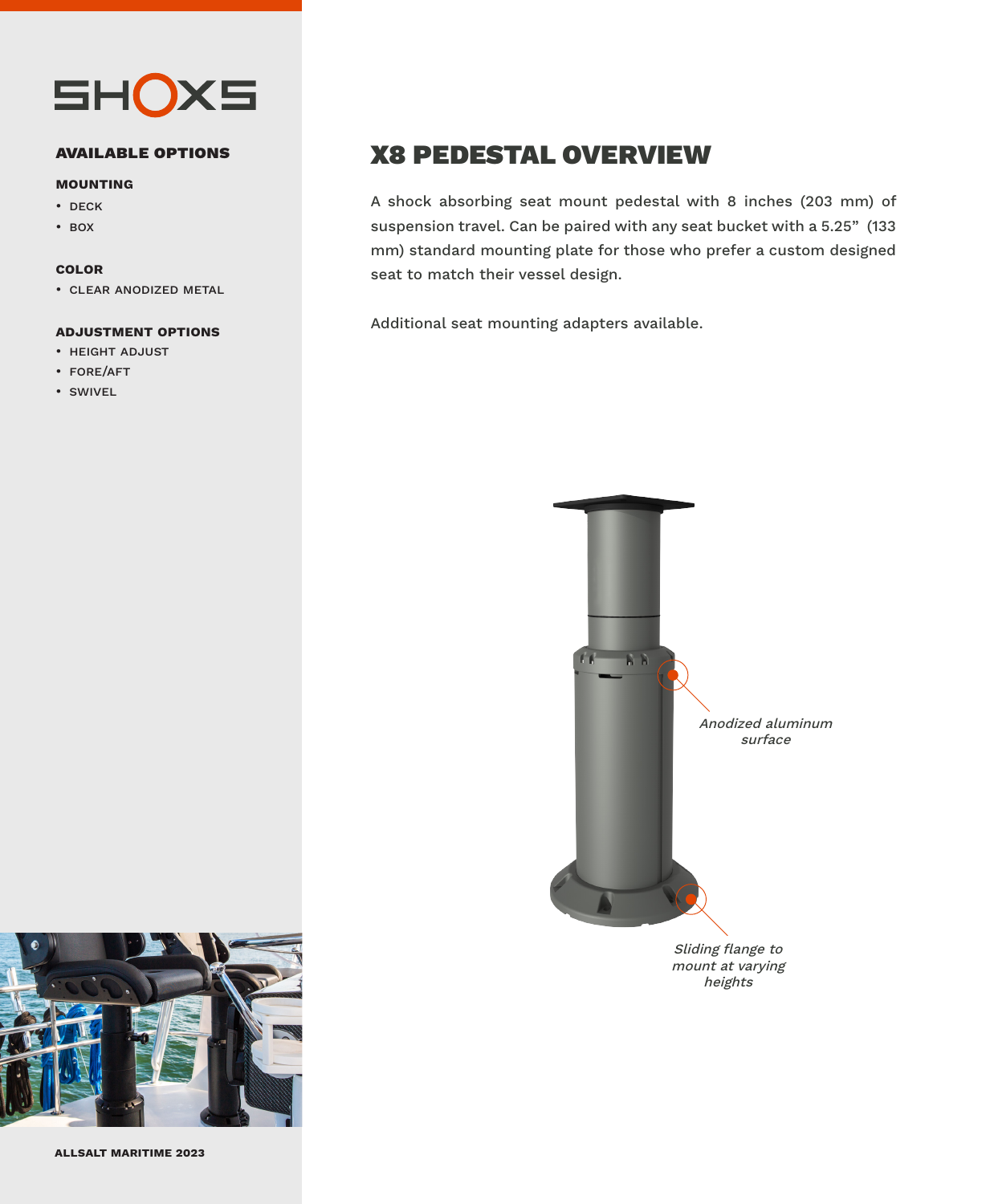X8



### SPECIFICATIONS: SHOXS X8 PEDESTAL

| <b>SUSPENSION TRAVEL</b> | $203 \, \text{mm}$ / 8 in |
|--------------------------|---------------------------|
| <b>BASE WEIGHT</b>       | 12 kg / 26 lb             |
| <b>MATERIAL</b>          | CNC Aluminum, 316 SS      |
| <b>FINISH</b>            | Hard Anodized: Aluminum   |